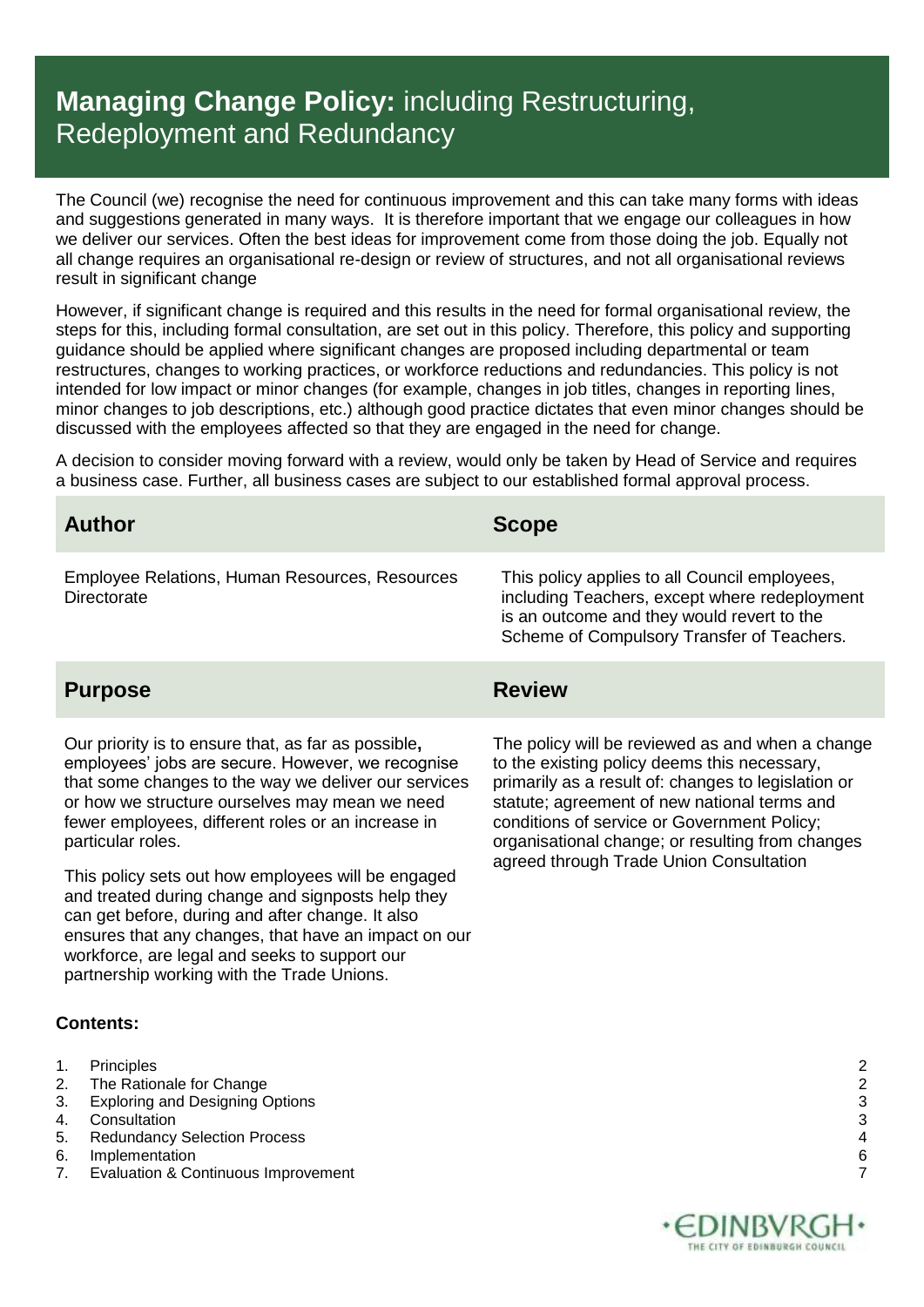# <span id="page-1-0"></span>**1. Principles**

We are all responsible for how we deliver our services. Ideas for improvement and change can come from our colleagues, our citizens, our elected members and other key stakeholders who interact with us through the provision of services.

Heads of Service and their leadership teams are responsible for ensuring these ideas are heard and considered when developing vision and service design.

Any organisational change must consider these principles:

#### **Outcome focused – Clear Vision and Purpose**

● Be clear on the need for change. While not everyone will always agree, if people understand why change is necessary this provides clarity and often enables people to make considered choices about their alignment with the need for change.

#### **Research Based – Well Informed**

● Change should be grounded in robust evidence to support the need. This should include, among other things, real insight from both service-users and those responsible for delivering services, in the context of benchmarking and best practice.

#### **Engaged – Real Involvement**

● While final decision on design rests with senior leadership, all key stakeholders must be identified and engaged, taking a collaborative and constructive approach.

#### **Co-design and Collaboration**

• Services should be designed with the user in mind and thus key stakeholders should be identified and engaged in the process, ensuring the customer journey is as effective and efficient as it can be.

#### **Iterative – Continuous Improvement**

<span id="page-1-1"></span>● Continually testing and developing the design of a service with the user's journey in mind.

### **2. The Rationale for Change**

It is important to understand why change might be required, so that the purpose and benefits are clear. The starting point for effective change is measuring where we are now compared with where want to be: what's working, what isn't working and what needs to change?

It is recommended that a three-stage method is followed to assist in clearly defining the need for change. Specifically:

#### **Identify the drivers for change**

What's driving the need for any proposed change needs to be defined. This may include risk mitigation, service delivery costs, legislative/regulatory change or continuous improvement.

#### **Establish Service baseline and purpose**

To assess the benefit of any proposed change, it is essential to understand the purpose of the Service and how it is currently performing. This can be done in a number of ways and may include gathering insight from employees and service users.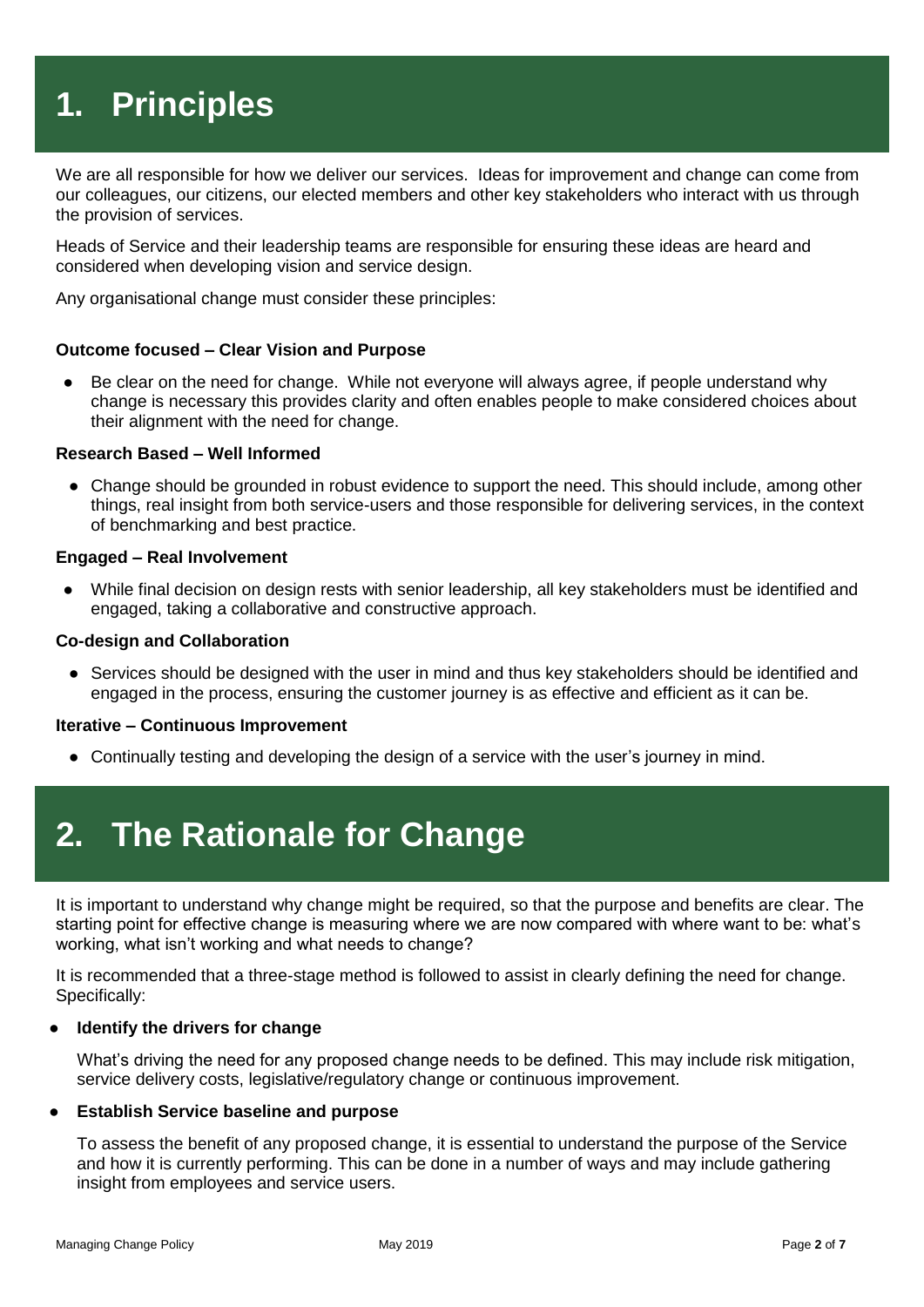Establishing this baseline information will help us to understand and measure the impact the proposed change will have across all aspects of the Service. Change could have an intended impact in one area and an unintended impact in another, so establishing a baseline at the outset is key.

### ● **Assess drivers against baseline and purpose**

By analysing the baseline and drivers, it is possible to determine whether change is needed and to consider the scope, scale and timeline of a potential change process.

Once the need for change has been identified, an appropriate project team should be formed to manage the design, implementation, and evaluation stages of the change process. This would normally include a Senior Responsible Officer; project manager; Finance Partner, HR Consultant, Communications Partner, Digital (ICT) Partner, and other relevant parties as appropriate. The project team is responsible for the development of change proposals during the next phase, including the business case and project and implementation plans. The Senior Responsible Officer remains accountable for the overall delivery.

Detailed information and advice on how to identify the need for change and appropriate project governance activities, including roles and responsibilities in the implementation of change, is set out in the User Guide.

## <span id="page-2-0"></span>**3. Exploring and Designing Options**

Once the need for change is clear, ideas can be generated from multiple sources and in many ways and a comprehensive stakeholder map should be created. The appropriate methods of gathering insight should be agreed, along with a method of analysis, which might include service user insight, employee insight, cross functional input, political pledges, and input from Trade Union partners as appropriate.

It's then critical to establish methods of communication and engagement to ensure there is clarity around who should be aware of the need for change and who should be involved in idea generation and the design of options/recommendations.

Once there is awareness of the need for change, those involved will typically have an interest so it's important to begin engagement at the start of the process, being clear that this is about thinking creatively and generating ideas and options for consideration or latterly consultation.

Areas that should be explored include activities we might stop doing, start doing, do more of, or do in different ways, with consideration given to current operating model and overlaying structure. It is the role of the project team to engage with stakeholders to gather this insight and ensure it is considered and applied effectively in the development of any proposals for change.

At this stage, any proposed changes to the operating model should be considered with reference to the baseline to ensure all potential implications and opportunities have been identified and understood. This should include the development of a business case for review and approval, and an Integrated Impact Assessment.

This approach will mean that proposals and implementation plans are more consistently fit for purpose and that input, and feedback has been fully considered before acquiring sign-off prior to formal consultation if required.

# <span id="page-2-1"></span>**4. Consultation**

If change is likely to mean the removal of existing posts, significant changes to roles and/or a new structure with new roles, then the Head of Service will design formal proposals for sign off and formal consultation.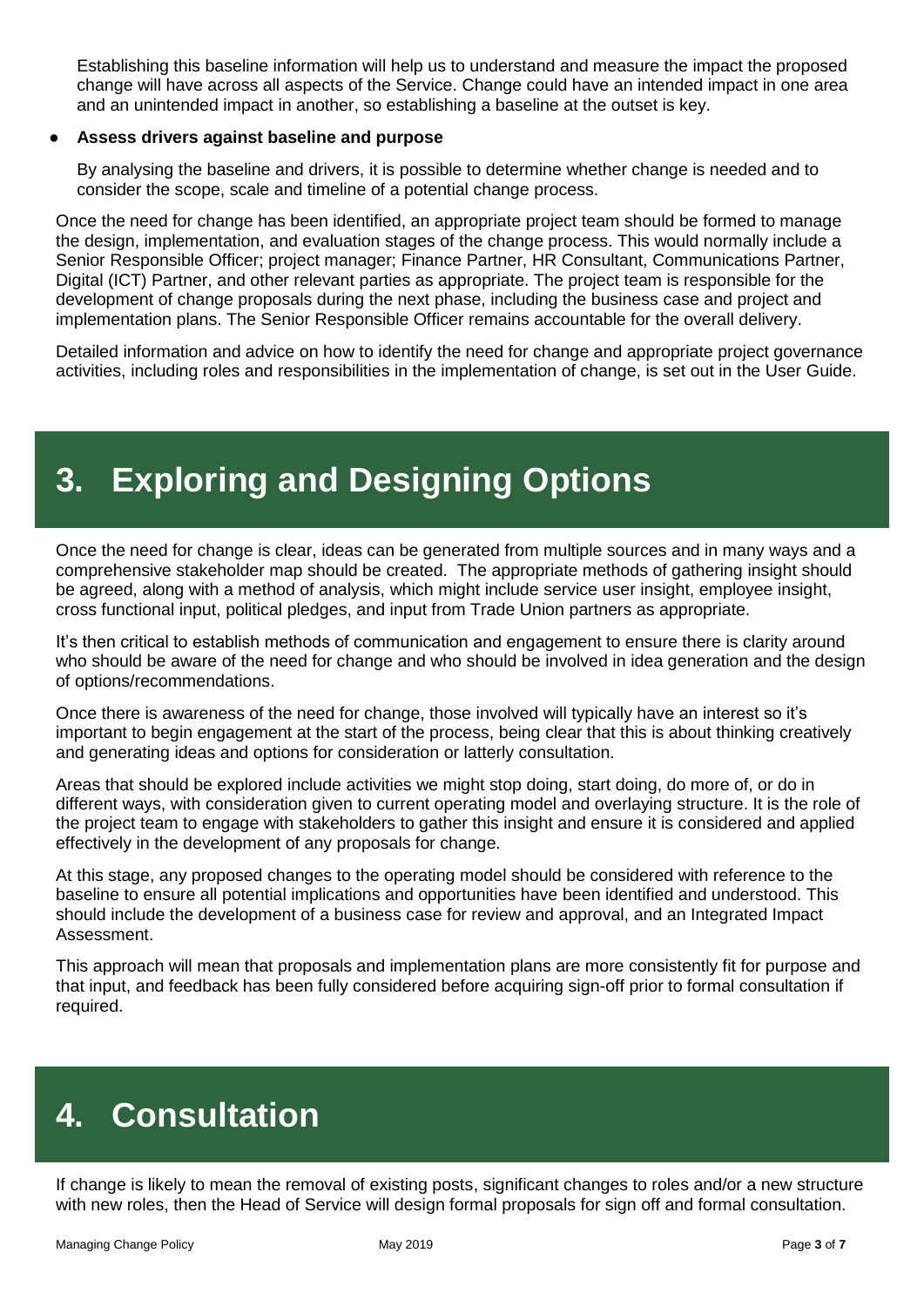This should focus on how the service will be delivered; taking account of the drivers for change identified and seeking ways to mitigate any potential roles at risk of redundancy. In these cases, we will consult both individually with those in scope and collectively with the trade unions in line with both this policy and our Partnership at Work agreement. In addition, where there are proposed changes to terms and conditions, the appropriate ACAS guidelines on consultation will be followed.

Where the change means there are roles at risk of redundancy, a minimum statutory collective consultation period will apply. Individual consultation will also take place.

We will consult with everyone affected by a proposed organisational change, and their trade union representatives. Any employees at risk of redundancy will have the opportunity to provide feedback and discuss what the proposals mean for them during consultation.

The overriding purpose of consultation will be to:

- let employees affected by proposed organisational change know what the impact of proposed change is on them;
- provide the opportunity for input and feedback; and
- explore ways that potential redundancies might be avoided, or their impact reduced.

Before making any redundancies, where appropriate, the following could be explored:

- early retirement;
- flexible working options or changes to working hours or patterns, including job share;
- retraining staff to do other jobs in the organisation, within a reasonable timeframe;
- the requirement for temporary workers (such as agency workers or contractors);
- limiting or stopping overtime; and
- voluntary release arrangements.

Open dialogue and meaningful consultation should take place, focused on exchanging views and feedback on how to mitigate, where possible, roles at risk of redundancy. Whilst the Head of Service maintains the right to make final decision on structures and role content, constructive feedback will be sought and considered in the final outcome.

### <span id="page-3-0"></span>**5. Redundancy Selection Process**

Once the operating model, supporting structure and roles have been design and signed off through our internal approval process, it must include the Terms of Reference (TOR) for the review, which includes the selection methods and the process that would be followed if it is necessary to select employees for redundancy. Employees must be considered for roles in the new structure using fair transparent and appropriate assessment methods to mitigate redundancy where possible.

The user guide contains the documents which must be prepared and ready to share at the start of consultation. If there is a variation to the process contained within the TOR, this must be discussed with the Trade Unions in advance.

In determining whether a role in a new structure is deemed a suitable alternative or not, the following should be considered:

- The employee's skills and experience (i.e. do they have the right skills and experience for the new role?); and
- The terms of the alternative job including: status, place of work, job duties, pay, hours and responsibility (i.e. how similar are these to the old role?).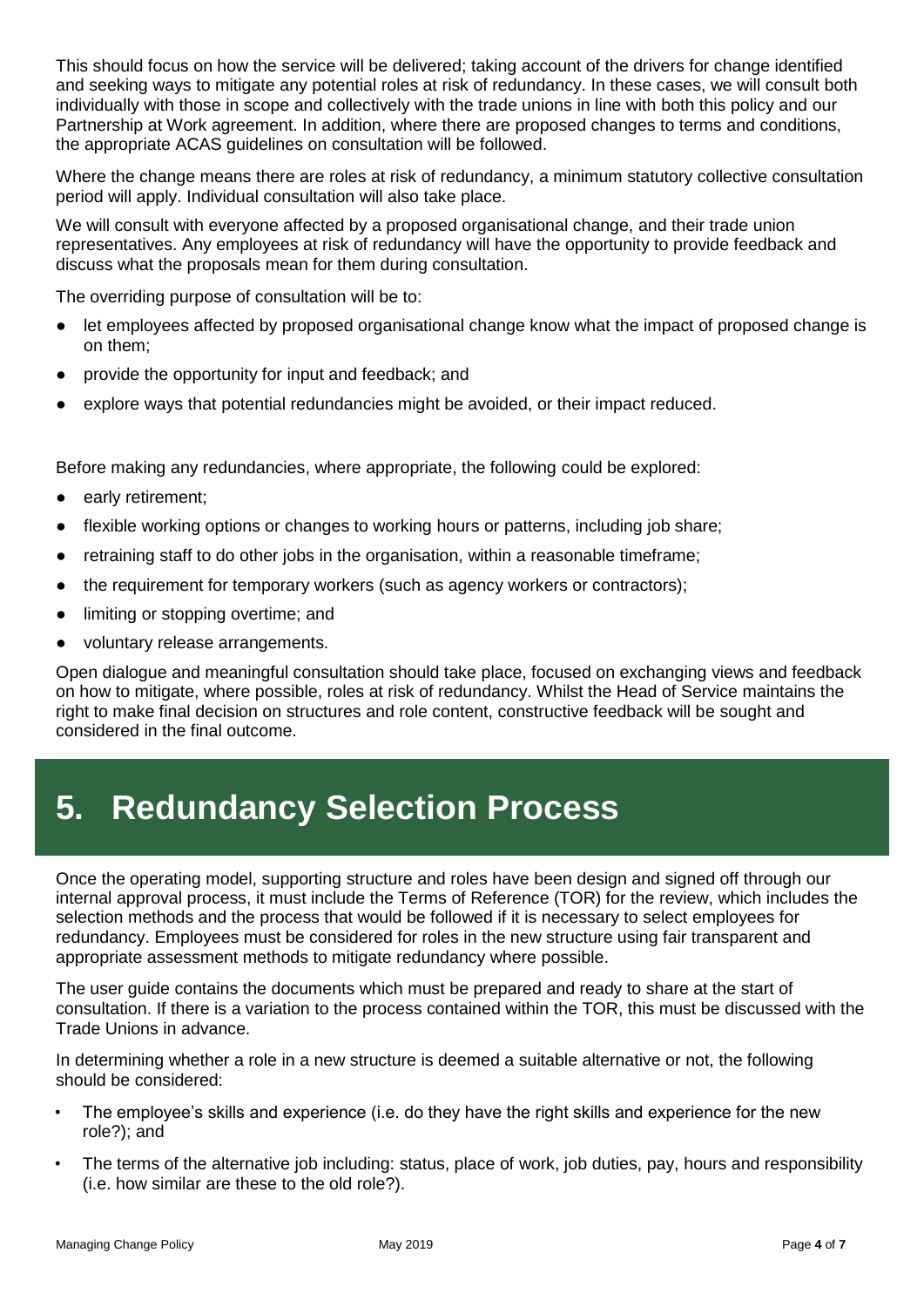As part of the process of identifying the numbers and types of roles to be reduced, changed or increased, employees affected may be placed into a pool from which reductions, increases or changes in the number and type of roles will be made. Management reserve the right to determine pooling arrangements, however, if a colleague feels they have been placed in the wrong pool, they can complete a profile outlining why they would be more suited to roles in an alternative pool and the Head of Service will consider this. Trade Union input should also be sought.

Determining the selection method will depend on whether the role is broadly similar or broadly different.

Where the role is broadly similar, i.e. there is no change in grade, status and the nature of the work remains broadly the same, then direct matching can be applied. If required, a period of training may also be agreed, typically 4 to 8 weeks.

- Where the number of employees is the same or less than the number of posts available, employees will usually be directly matched into the new posts.
- Only where there is a direct match, but the number of employees in a pool is greater than the number of posts available, notes of interest for Voluntary Redundancy (VR) will be invited at the start of the review.
- If there are more notes of interest than is required, then the selection matrix will be used to determine who can be accepted for voluntary redundancy. The cost of voluntary redundancy will also be considered, and the organisation reserves the right to decline the request where a suitable role exists.
- If there are insufficient requests for voluntary redundancy the selection matrix will be used to identify colleagues who will be displaced. These colleagues will be offered voluntary redundancy on the enhanced terms for a period of two weeks from the point of being displaced. Colleagues who are displaced will also have the opportunity to be considered for roles on redeployment and will be given priority for any other advertised roles where they meet the essential criteria.

Where posts are not broadly comparable, but the role is considered a suitable alternative, individual suitability will be assessed as follows:

- Colleagues will be asked to submit a profile form outlining their key skills, knowledge and relevant information so that assessment can be made against the criteria for the role or roles. This may also include the selection matrix, but not in isolation.
- Once this is considered further assessment maybe required, typically an interview, however any methods will be outlined and discussed with Trade Unions in advance and outlined in the TOR. The process must be fair and transparent.
- If a colleague is unsuccessful in being assigned a role in the new structure, then voluntary redundancy will be offered at the enhanced rate for two weeks after being displaced and access to redeployment opportunities will be provided as stated above.

Colleagues who are absence through sickness, career break or maternity or paternity leave and whose post is affected by the review will be included in the process.

Employees on fixed term contracts will be included in the review except where their exclusion can be objectively justified (e.g. if the fixed term appointment is specifically to provide temporary cover for an absent post-holder or pending the outcome of a review or any other project).

Employees who have been undertaking the duties of a higher graded post on a temporary basis (i.e. 'acting-up') will be assigned on the basis of their substantive grade not the higher 'acting-up' grade. Any VR payment will be based on their substantive post.

Any employees who have been seconded into an area affected by the review will not be included in the process until substantive post holders have an outcome.

Where an employee has been acting up or seconded in the same role for a period of more than 4 years as at the start of the consultation process, then the case will be reviewed and considered on its merits to determine whether the employee should be considered for matching and assignment.

The assignment process will be subject to safe recruitment requirements, where appropriate e.g. PVG scheme membership, checking of eligibility to work in the UK, etc.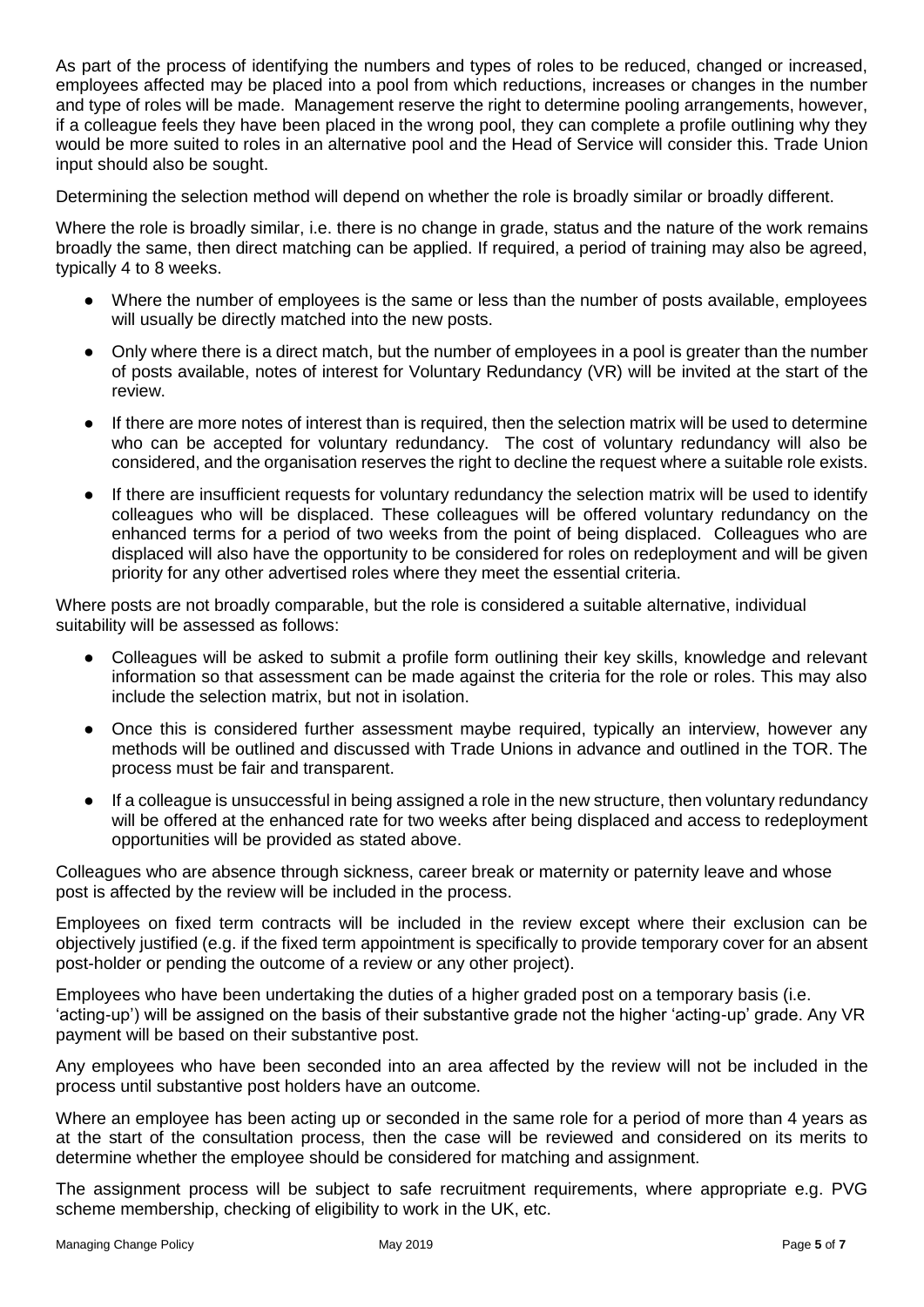If a colleague agrees to accept a lower graded post as part of the review, the terms and conditions of employment, including pay and shift pattern for that assigned post, will be applied. The Interim Pay Transition Policy provides support to staff allocated to a lower graded post.

In circumstances where a colleague does not secure a role and declines voluntary redundancy two weeks after being notified that they have been displaced then they will remain on the redeployment register and supported to actively find an alternative role within the organisation. If a colleague chooses to leave before finding an alternative role then this will be on the reduced voluntary redundancy terms.

Assessments should be completed, and affected employees should be informed of the outcome as soon as possible after consultation closes, accepting in larger services this may take more time.

Where any posts are not filled as part of the process set out above, they will typically be offered to those on the redeployment register for 1 week before being advertised and a meeting should take place.

### <span id="page-5-0"></span>**6. Implementation**

In preparation for the end of consultation and to support colleagues through the change, the project team must develop an implementation plan that considers all aspects of the move to a new operating model and structure, and ultimately deliver the outcomes.

Where the change is significant in terms of how the service will be delivered, the implementation plan must also include how the service will engage and communicate with trade unions, service users, wider leadership and other key stakeholder groups on the change. It should also include any training initiatives, process and/or system improvements with a timeline showing how and when the newly designed service will operate, including assignment of colleagues to roles and support for those who are unsuccessful.

Continuous engagement and communication is critical during this period, so that those who are not appointed to new roles in the organisation feel supported as they transition to new opportunities, e.g. redeployment, CV and interview skills training, retirement planning, further education etc.

It is equally critical to continue to engage and communicate with those employees who have secured a position, recognising the different stages they are at in relation to change so that the right support can be provided.

The implementation plan should consider where individual and team development is required, e.g. appropriate training, coaching, job shadowing, and team and one-to-one conversations providing clarity around what is expected and when in relation to the move to a new role.

If an employee is not successful in securing a role through the process, they will continue to be supported on the redeployment register by their substantive line manager or manager from the service. Voluntary Redundancy (VR) will also be offered if this hasn't already been considered.

If an employee chooses to remain on redeployment, they should keep a weekly record of proactive engagement with opportunities that arise for consideration and discuss these with their line manager at monthly reviews. This will include development of an action plan, identifying any additional training or support that might help the employee secure an alternative role.

Where an employee is successful in securing an alternative role through redeployment, they will typically undertake a minimum 4-week trial period. The purpose of this is two-way, to allow both employee and line manager to decide whether the new post is suitable, and to explore what further development may be required or how any issues or concerns might be resolved.

Should an employee unreasonably decline suitable redeployment opportunities (or contribute to the breakdown of a trial period) on two occasions, a decision may be taken not to continue with the process and the outcome may be dismissal. The council reserves the right not to make a redundancy payment in these circumstances.